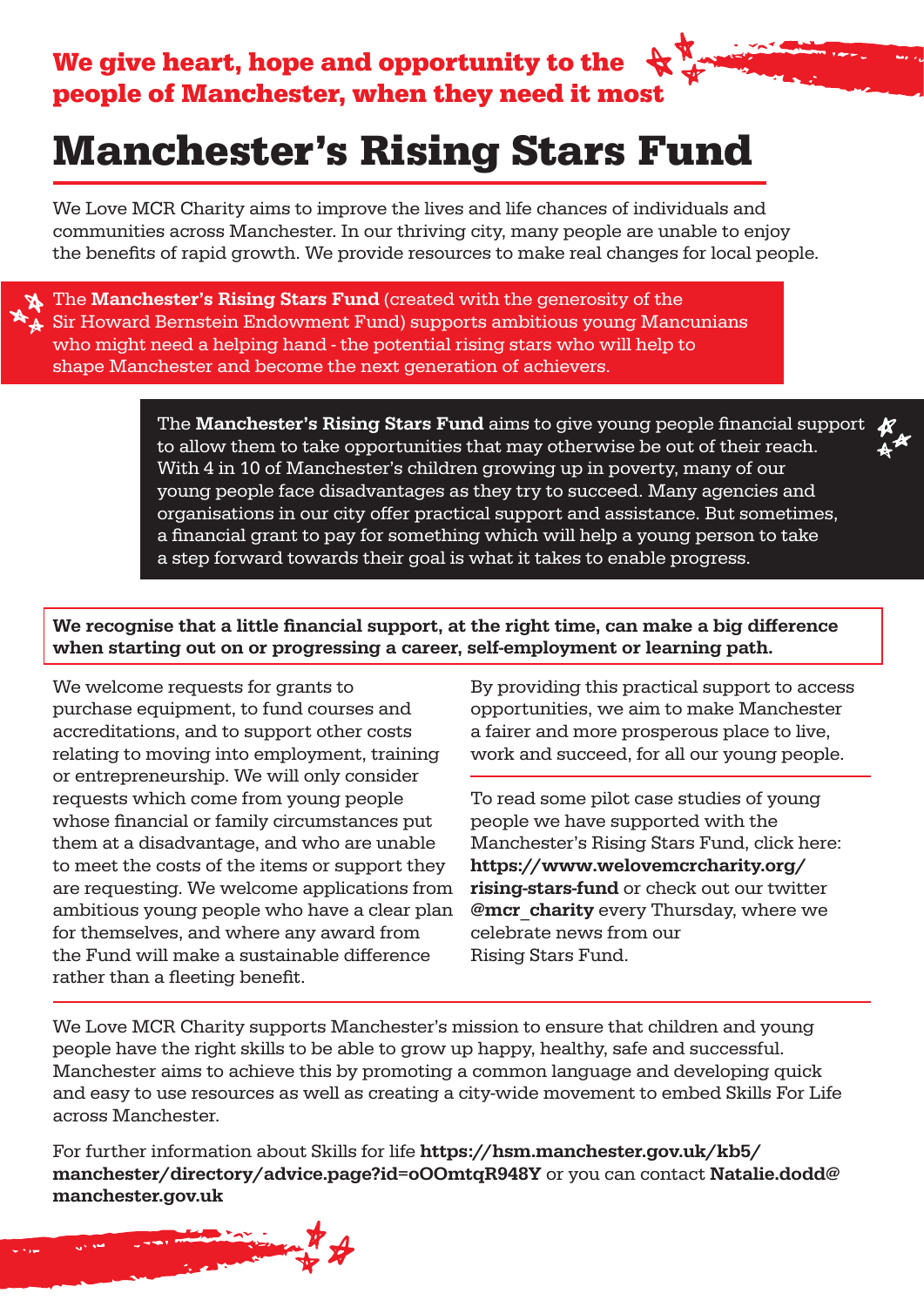



### Here are some examples of awards made by the Manchester's Rising Stars Fund

Alyia\* applied to the MRSF to for support with course fees for her Level 3 online Health and Social care course – a vital step towards helping her achieve her dream of going to university. Alyia is an 18 year old care experienced young person. Her dream is to be the first person in her family to go university to study Psychology. She told us she has not had a good start in life but wants to turn things

Samuel is from a single parent with no recourse to public funds. Samuel is an incredibly ambitious and talented young man who has a passion for learning and helping others to achieve their aspirations. Samuel applied to the Manchester's rising stars fund to purchase equipment to develop creative content that addresses issues in his community and supports other young people like him. He aims to set up podcasts and other creative content to support himself and his family. We are so excited to support Samuel on this journey and can't wait to see what he produces!

Abi\* applied for support to purchase vital equipment for her level 3 Nail Technology course at the The Manchester college. Abi is living in supported accommodation on a low income. She is an ambitious young woman who aims to not only finish college but to start up her own business when she finishes! The kit funded by the MRSF will enable her to do this, it could be the key to unlocking her future in her own business.

Ella is a care experienced young person who has recently graduated from the University of Liverpool with a 2.1 in Law with Criminology. Ella is an ambitious young person who has now been offered a scholarship at MMU to study Social Work which entails travel to multiple sites and a placement. With no family support, Ella has supported her studies by working in care homes. Ella applied to the MRSF for support with travel costs – with our help to buy a reduced cost student bus pass to support both her work and studies, she can carry on succeeding!

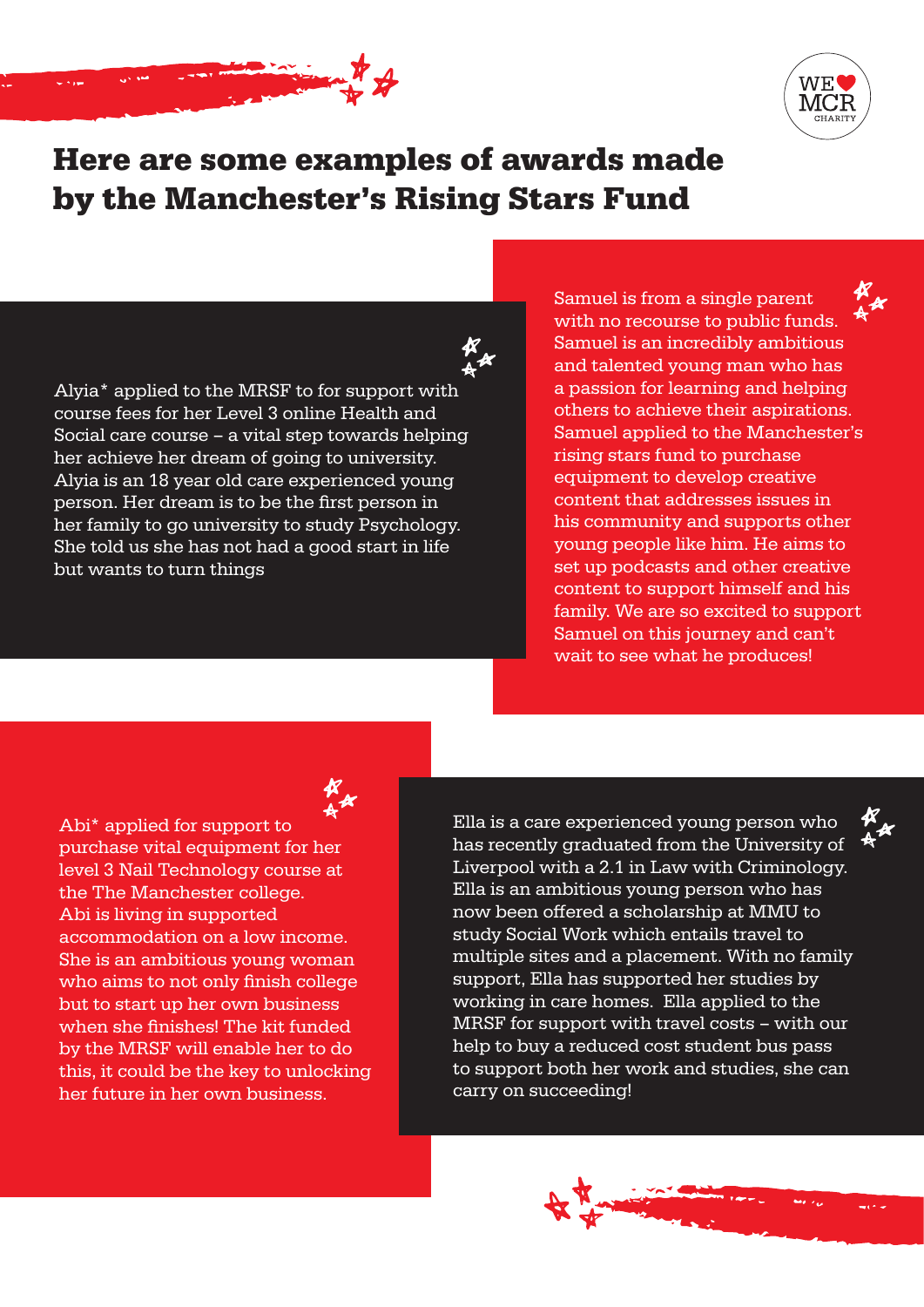# Grant Criteria



#### • Be aged 16-24

- OR be aged up to 30 if you have personal experience of homelessness
- Live in the City of Manchester
- Have a professional referee willing to support your application
- Be in employment (including self-employment), education or training
- OR Have an offer of employment, education or training
- OR Have a clear goal and plan to move into an opportunity of employment, education or training
- Request a Grant of a value between £200 and £5,000 (in exceptional circumstances trustees will consider a grant a higher value – please contact us to discuss this)
- Your personal or family circumstances must mean you are unable to access the items or support you need yourself.

| Applying for a Manchester's Rising Stars grant is straightforward. $K_{\mu}$ |                   |
|------------------------------------------------------------------------------|-------------------|
| We have provided some guidance notes here to support you.                    | $A^{\mathcal{A}}$ |

We are happy to discuss applications before you submit them so please feel free to contact us if you have questions by emailing welovemcrcharity@ manchester.gov.uk

All information will be treated confidentially and will not be shared outside the Charity. To avoid delays in your application, please ensure that all parts of the application are filled in.

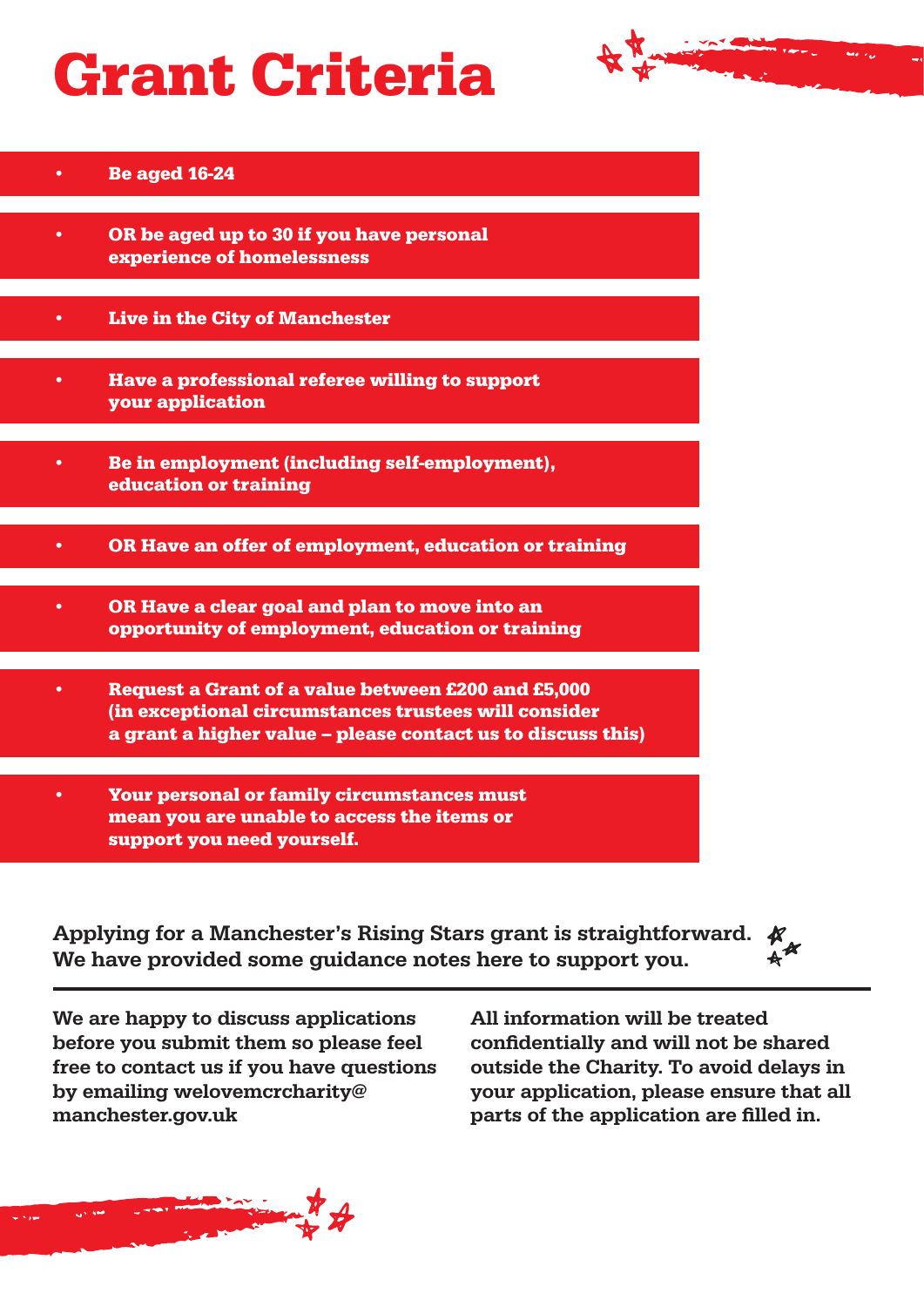

### Guidance for filling in Application form

NB we will only consider applications completed digitally. We will not accept hand-written applications. You may supplement your application with other materials (eg video statement) if you would like to.

#### Applicant details

This needs to be filled in, so we know who you are, and how to contact you about your application.

Section 1 – Applicant details<br>This needs to be filled in, so w<br>wou about your application This needs to be filled in, so we know who you are, and how to contact you about your application.

#### Section 2 – Personal Statement

The more information you give us here, the better. This is to give us some background on why you're applying for the grant, so we can understand your situation. In this section we would like you to tell us a bit about your ambitions, how an award will help you achieve this ambition and information about why your personal circumstances mean you are unable to access what you are asking for. Please tell us how a grant would help you in the short term and what impact this could have in the longer term.

#### Section 3 – Grant information

This lets us know exactly what you're applying for, and how much it will cost. We need the amount requested to be specific, so before applying you should find out exactly what the cost of what you need is. For example, if you need a camera to assist your progress into a Photography Apprenticeship, you should research exactly which one you want to buy, and where from, before applying for the grant. It is important to show that you have researched the item, you are applying only for what you need, and that you have sourced a good quality item that is value for money. Please include quotes in this section – links to websites are fine. Please include the total cost of your items including VAT and postage and packaging if relevant. If you have applied for funding from other sources, please also give details this in this section. (We are very happy to co-fund an item with another funder).

4

3

2

#### Section 4 – Referee's Supporting Statement

A Referee is a professional person who can confirm who you are and vouch for your application and provide a supporting statement. This can be a teacher, manager, or tutor on your course eg if you're on an Apprenticeship. It could also be a social worker, leaving-care worker or support worker e.g. from a homelessness team.

5

#### Section 5 – Declaration

Please sign to declare that everything you have written is accurate and true. If information is found to be false, we reserve the right to recall funds. Please also tell us where you found out about the grant.

Monitoring form:

We ask that you fill in our monitoring form. We try to be inclusive. We need to understand the background of applicants to make sure we succeed in this, so we would like to ask you some questions about you. These questions are optional, you do not have to answer, and they will not impact on your application in any way.